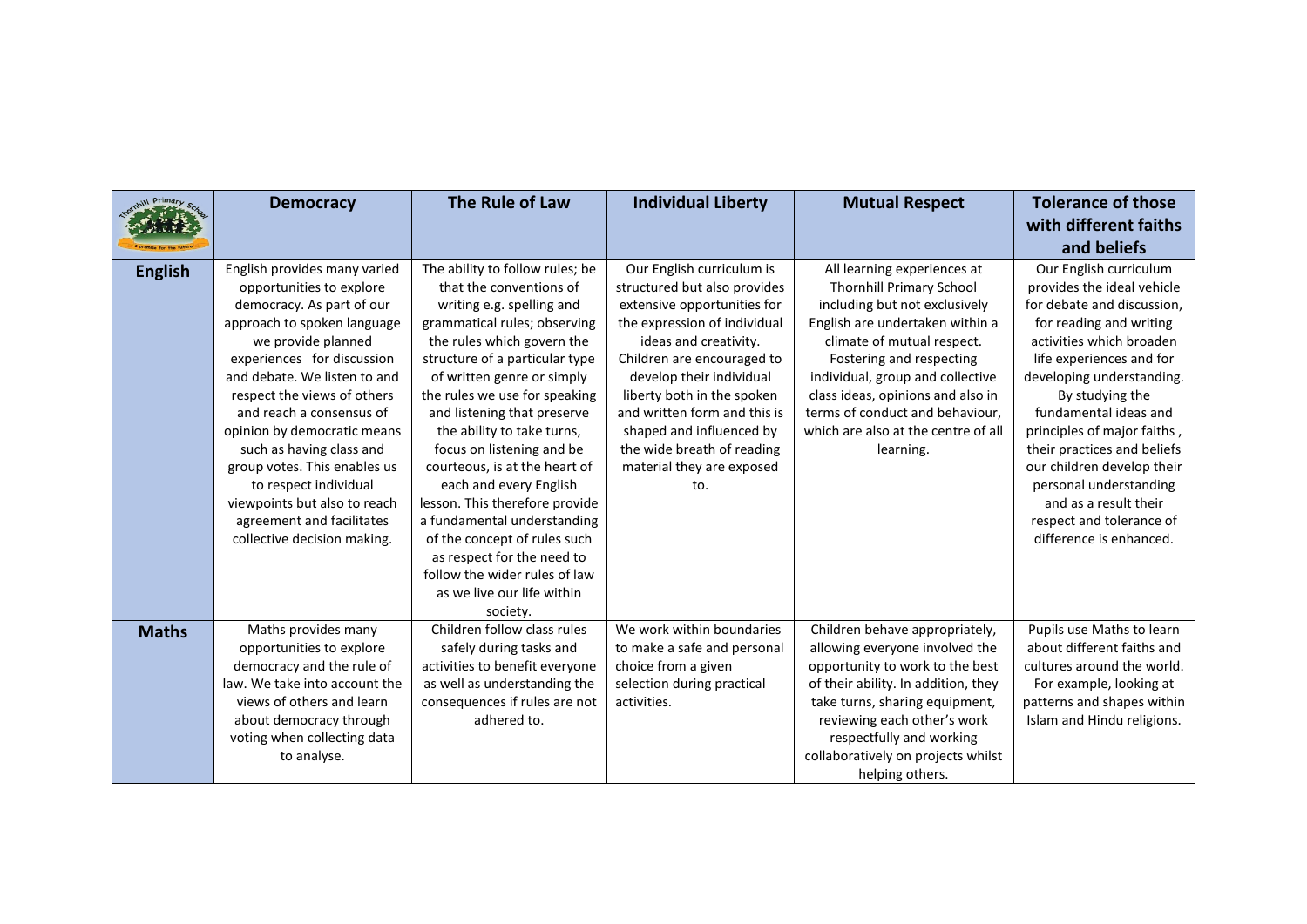| <b>Computing</b> | Throughout our<br>Computing curriculum,<br>we endeavour to give<br>pupils opportunities to<br>focus on up-to-date, real-<br>life issues. They are<br>encouraged to take into<br>account the views of<br>others as well as sharing<br>their thoughts and<br>opinions on other's work.<br>Learners have the<br>opportunity to select<br>their programming<br>challenge from a list of<br>problems to resolve. | This is evident in the<br>Computing curriculum<br>through teaching the<br>children about the<br>importance of protecting<br>themselves online. The<br>children are taught about<br>the positive aspects of using<br>technology as well as the<br>dangers that technology<br>can pose to them.<br>Information regarding who<br>to speak to and how to<br>report their concerns of<br>anything online is regularly<br>given to the children in<br>lessons, assemblies and on<br>the school website. | With challenges and<br>expectation to complete a<br>programming project,<br>learners have the<br>opportunity to express<br>their ideas. Pupils are<br>encouraged to know,<br>understand and exercise<br>their rights and personal<br>freedoms and are advised<br>how to exercise these<br>safely; for example in<br>computing through our<br>approach to Online Safety.     | Children are taught how to<br>positively use technology, with<br>a particular focus to their online<br>presence. They are taught to<br>send positive messages when<br>blogging, emailing or using<br>social media platforms.<br>Furthermore, peer assessment<br>is used to encourage children to<br>constructively edit and improve<br>each other's work; showing<br>respect for the opinions and<br>beliefs of their peers, which<br>may differ from their own.                                                                                     | Tolerance is taught<br>through our Computing<br>curriculum by sharing<br>information about other<br>cultures with children.<br>They are taught that<br>technology is created all<br>over the world and that it<br>connects us globally. |
|------------------|-------------------------------------------------------------------------------------------------------------------------------------------------------------------------------------------------------------------------------------------------------------------------------------------------------------------------------------------------------------------------------------------------------------|---------------------------------------------------------------------------------------------------------------------------------------------------------------------------------------------------------------------------------------------------------------------------------------------------------------------------------------------------------------------------------------------------------------------------------------------------------------------------------------------------|-----------------------------------------------------------------------------------------------------------------------------------------------------------------------------------------------------------------------------------------------------------------------------------------------------------------------------------------------------------------------------|------------------------------------------------------------------------------------------------------------------------------------------------------------------------------------------------------------------------------------------------------------------------------------------------------------------------------------------------------------------------------------------------------------------------------------------------------------------------------------------------------------------------------------------------------|-----------------------------------------------------------------------------------------------------------------------------------------------------------------------------------------------------------------------------------------|
| <b>SCIENCE</b>   | Students work together<br>practically in groups, which<br>encourages them to share<br>views and opinions and take<br>instructions from others.<br>There are opportunities to<br>debate issues where<br>students can share their<br>opinions and listen to the<br>views of others. For<br>example, genetic<br>modification, selective<br>breeding and climate<br>change.                                     | Students following<br>classroom rules in relation<br>to scientific equipment and<br>investigations.                                                                                                                                                                                                                                                                                                                                                                                               | There are opportunities<br>for students to work<br>independently and make<br>choices in a safe<br>environment when<br>carrying out<br>investigations.<br>There are opportunities to<br>debate issues where<br>students can share their<br>opinions and listen to the<br>views of others.<br>Justifying conclusion from<br>experiments, respecting<br>other peoples' results | Students work together<br>practically in groups, which<br>encourages teamwork and<br>respect for others.<br>There are opportunities to<br>learn about scientific<br>discoveries by a diverse range<br>of people from our culture and<br>other cultures. Students learn<br>about the continual evolution<br>of scientific ideas which occurs<br>through the acceptance that<br>different people have different<br>ideas about a concept<br>Opportunities for discussion<br>around ethics, e.g. selective<br>breeding - respect of other's<br>opinions | There are opportunities<br>to consider conflict<br>between religious beliefs<br>and scientific<br>understanding with<br>respect and acceptance<br>of people's values.                                                                   |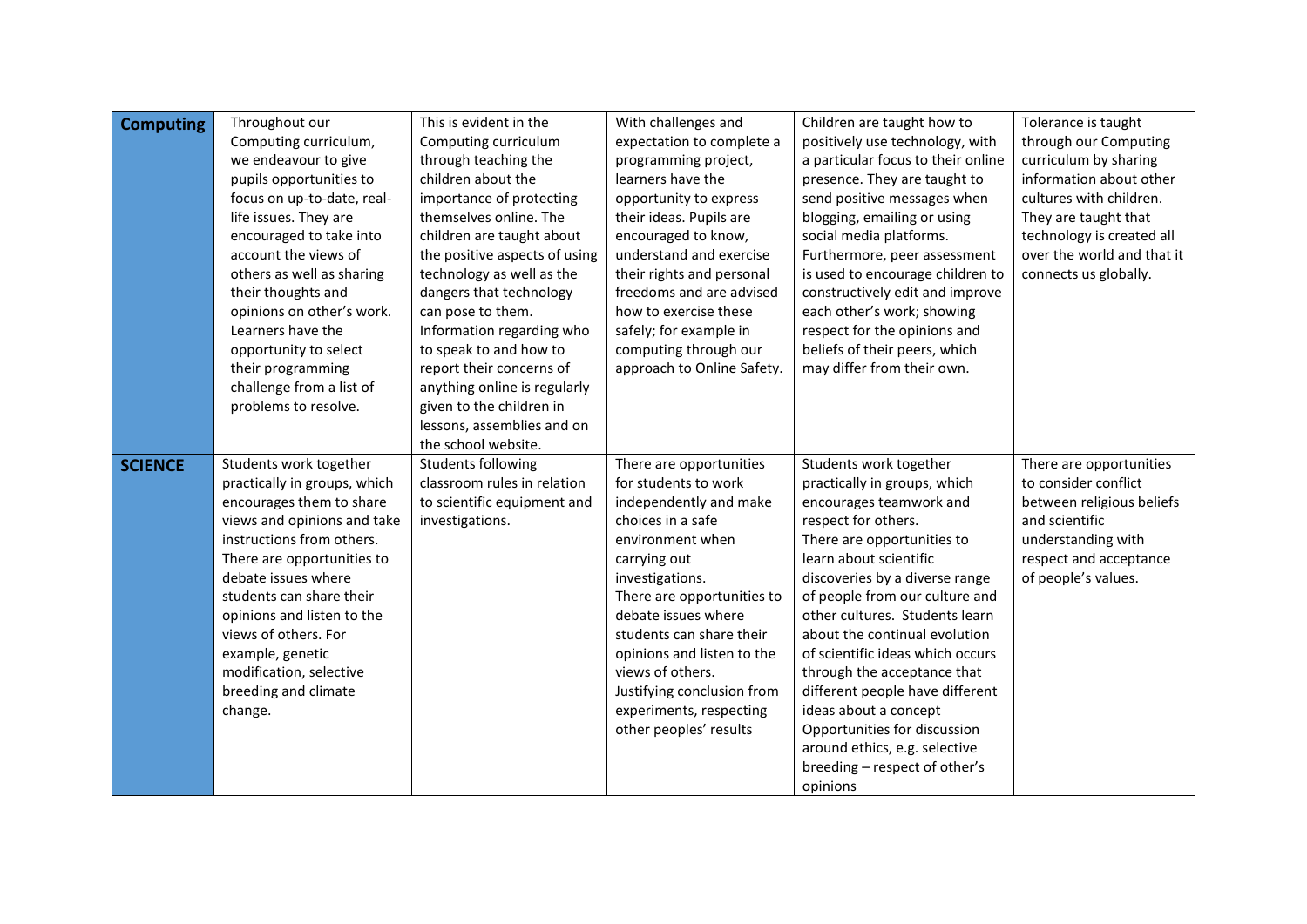| <b>PSHE</b>   | PSHE provides many<br>opportunities to explore<br>democracy and the rule of<br>law. We take into account<br>the views of others and<br>learn about democracy<br>through voting when<br>holding class debates and<br>discussion. Also this<br>decision making process is<br>used extensively in such                                            | A part of school life our<br>children follow school and<br>class rules in order to<br>ensure their personal safety<br>and maximise learning. This<br>is to the benefit of each and<br>everyone within our school<br>and they have a clear<br>understanding of the<br>consequences and<br>sanctions if rules are not | Within PSHE there are<br>many opportunities for<br>children to foster and<br>develop their creativity,<br>both in spoken, drawn and<br>written forms. They are<br>given the confidence to<br>share their individual<br>contributions which are<br>valued and celebrated at<br>the class and whole school | In all lessons, including but not<br>exclusively PSHE, children<br>behave appropriately and this<br>ensures that everyone is<br>involved and has the<br>opportunity to work to the best<br>of their ability. Good manners<br>are held in high regard and<br>children for example take turns,<br>share equipment, review each<br>other's work respectfully and | Children in PSHE learn<br>about different faiths and<br>cultures around the<br>world. In doing so they<br>have a greater<br>understanding of<br>difference and so<br>enhanced tolerance and<br>respect for a wider range<br>of beliefs and practices.                                                                                                               |
|---------------|------------------------------------------------------------------------------------------------------------------------------------------------------------------------------------------------------------------------------------------------------------------------------------------------------------------------------------------------|---------------------------------------------------------------------------------------------------------------------------------------------------------------------------------------------------------------------------------------------------------------------------------------------------------------------|----------------------------------------------------------------------------------------------------------------------------------------------------------------------------------------------------------------------------------------------------------------------------------------------------------|---------------------------------------------------------------------------------------------------------------------------------------------------------------------------------------------------------------------------------------------------------------------------------------------------------------------------------------------------------------|---------------------------------------------------------------------------------------------------------------------------------------------------------------------------------------------------------------------------------------------------------------------------------------------------------------------------------------------------------------------|
|               | areas as the conduct of<br>school and class councils<br>and for example, when<br>selecting achievement<br>awards such as 'Buddy of<br>the Week'.                                                                                                                                                                                               | adhered to.                                                                                                                                                                                                                                                                                                         | level, within half termly<br>PSHE whole school<br>assemblies.                                                                                                                                                                                                                                            | have opportunities to work<br>collaboratively on projects in a<br>calm, supportive and respectful<br>environment.                                                                                                                                                                                                                                             |                                                                                                                                                                                                                                                                                                                                                                     |
| <b>French</b> | Within French lessons, there<br>must be a democratic<br>classroom where all pupils<br>have an equal right to be<br>heard and democracy is<br>modelled by the teacher<br>and expected of every pupil.<br>Children will consider what<br>life is like for individuals<br>living in France (and<br>sometimes other French<br>speaking countries). | As part of learning about<br>other cultures, laws of<br>France and French speaking<br>countries will be<br>mentioned, comparing<br>them with British laws.<br>Children will follow<br>classroom rules safely<br>during tasks as well as<br>understanding the<br>consequences if rules are<br>not adhered to.        | Children will explore their<br>own individual liberty by<br>considering themselves as<br>global citizens. They will<br>begin to explore<br>possibilities for travelling<br>to, or even working in,<br>other parts of the world<br>when they are older.                                                   | Mutual respect is taught and<br>given when children are<br>expressing their opinions or<br>beliefs. Children are taught and<br>encouraged to show respect to<br>each other's beliefs, feelings<br>and opinions by giving each<br>child an opportunity to share<br>these on with the expectation<br>that these must be listened to                             | Pupils are taught about<br>historical and cultural<br>differences between the<br>UK and France (with<br>some reference to other<br>French speaking countries<br>as well). Other cultures<br>are always discussed in a<br>respectful manner,<br>emphasising that<br>although things may be<br>different, each culture is<br>equally valuable and to<br>be respected. |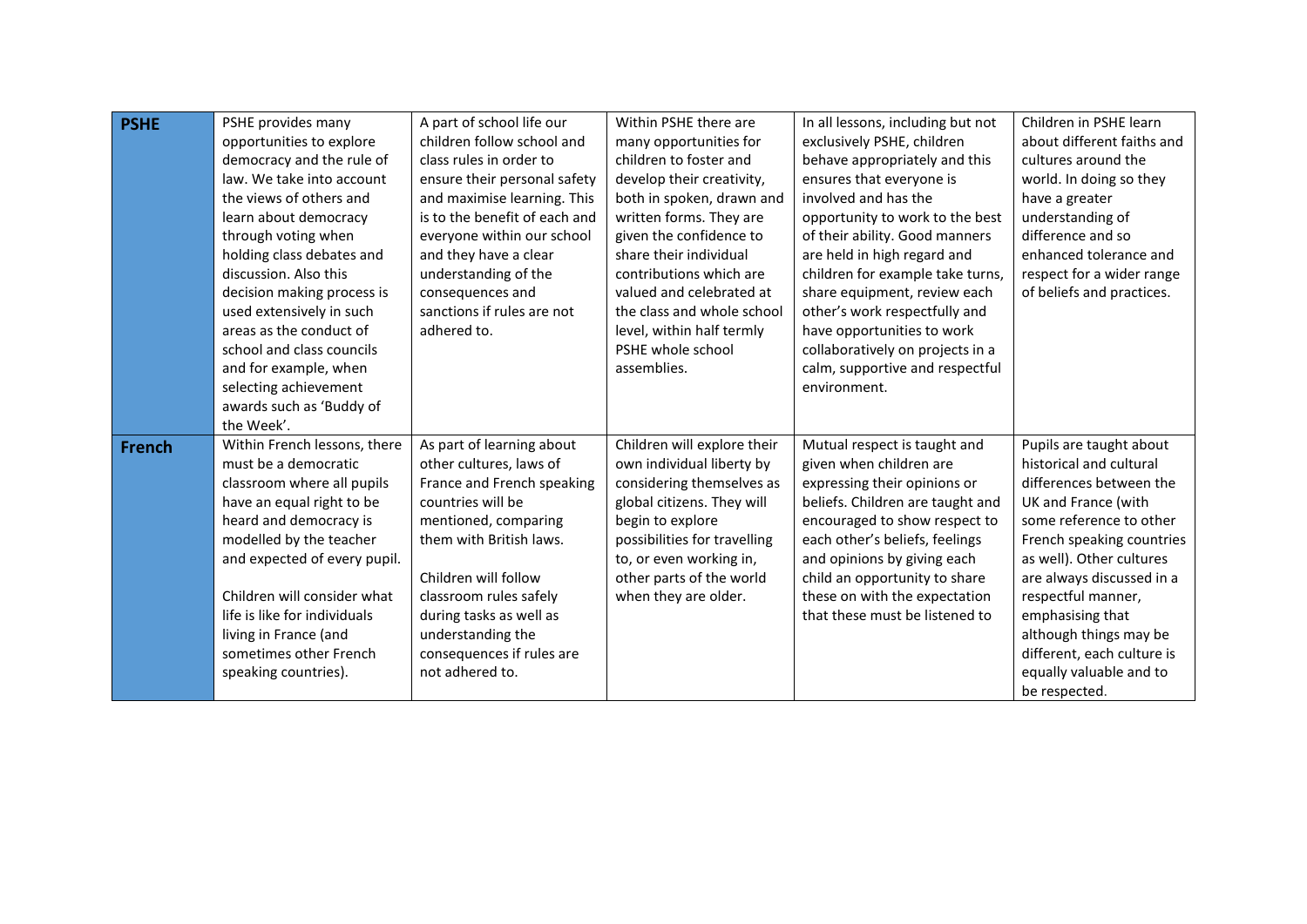| <b>ART</b>     | In art the children ensure<br>that they are aware of and<br>consider the views and<br>values of others, particularly<br>when working<br>collaboratively. We may<br>take votes and hold<br>discussions when making<br>decisions about our work,<br>and collaborative projects.                   | When using any equipment<br>and materials in art the<br>children are always aware<br>of the classroom rules as<br>well as the consequences of<br>not following them. We<br>always create a calm,<br>creative environment for<br>the children to express<br>themselves safely. | In art, the children are<br>able to express their<br>individuality and creativity<br>through the use of a range<br>of materials. We give the<br>children regular<br>opportunities to make<br>their own decisions and<br>choices in their projects.<br>Whilst making own<br>choices, the children also<br>know that there are<br>boundaries and which<br>must be respected. | Children can admire another<br>child's work by providing<br>positive feedback on their<br>peers' work. Ideas and<br>technique are often shared<br>amongst the children. It is also<br>discussed that art is a subject<br>that can be viewed differently<br>by each individual.                                                                                                        | We use art as a creative<br>way to experience<br>festivals and traditions.<br>We explore beauty and<br>individuality through art<br>and continue to do this<br>within the faiths and<br>beliefs of others.                                                              |
|----------------|-------------------------------------------------------------------------------------------------------------------------------------------------------------------------------------------------------------------------------------------------------------------------------------------------|-------------------------------------------------------------------------------------------------------------------------------------------------------------------------------------------------------------------------------------------------------------------------------|----------------------------------------------------------------------------------------------------------------------------------------------------------------------------------------------------------------------------------------------------------------------------------------------------------------------------------------------------------------------------|---------------------------------------------------------------------------------------------------------------------------------------------------------------------------------------------------------------------------------------------------------------------------------------------------------------------------------------------------------------------------------------|-------------------------------------------------------------------------------------------------------------------------------------------------------------------------------------------------------------------------------------------------------------------------|
| <b>DT</b>      | When evaluating our pieces<br>of work the children will be<br>able to voice their opinion<br>about what is good about<br>their product and what<br>could be improved next<br>time. The children can vote<br>on which product is the best<br>for fulfilling the design<br>criteria.              | Children will follow<br>instructions and equipment<br>rules to make sure that they<br>are acting safely when using<br>equipment. The children<br>understand the<br>consequences if they do not<br>follow the rules.                                                           | All of our DT topics allow<br>the children to create their<br>own designs and are able<br>to choose from a range of<br>materials to make their<br>product. The children are<br>also given the opportunity<br>to work collaboratively<br>and express their view to<br>others.                                                                                               | The children will discuss and<br>evaluate their ideas with their<br>peers and respond with respect<br>even if it conflicts with their<br>own. Our children are receptive<br>to the advice from others.<br>Before creating a design,<br>research is conducted into<br>products created by others<br>giving the children a chance to<br>appreciate and understand<br>alternative ideas. | When completing the<br>food and nutrition<br>objectives, food from<br>different cultures could<br>be discussed as well as<br>food that is accepted in<br>particular faiths.                                                                                             |
| <b>HISTORY</b> | Within history lessons, the<br>classroom must be a<br>democratic classroom<br>where all pupils have an<br>equal right to be heard and<br>democracy is modelled by<br>the teacher and expected of<br>every pupil. Children will<br>consider what it was like for<br>individuals during different | Children will be provided<br>with opportunities to<br>explore issues around the<br>rule of law or the lack of<br>rule of law in the UK and<br>other countries e.g. crime<br>and punishment in Tudor<br>times.<br>Throughout the history<br>curriculum, children look at       | History provides many<br>opportunities for children<br>to explore the concept of<br>individual freedom and<br>limitations on freedom.<br>For example the impact<br>Nelson Mandela had on<br>individual liberty (Y2) and<br>the lack of individual                                                                                                                          | Children are taught and<br>encouraged to show respect to<br>each other's beliefs, feelings<br>and opinions by giving each<br>child a chance to share these<br>with the expectation that these<br>must be listened to. When<br>discussing what it means to be<br>British and how this is<br>demonstrated in different                                                                  | Children form questions<br>about identity and<br>belonging when learning<br>about different religious<br>beliefs during different<br>historical periods. When<br>comparing people during<br>different time periods<br>and how they lived,<br>children will consider the |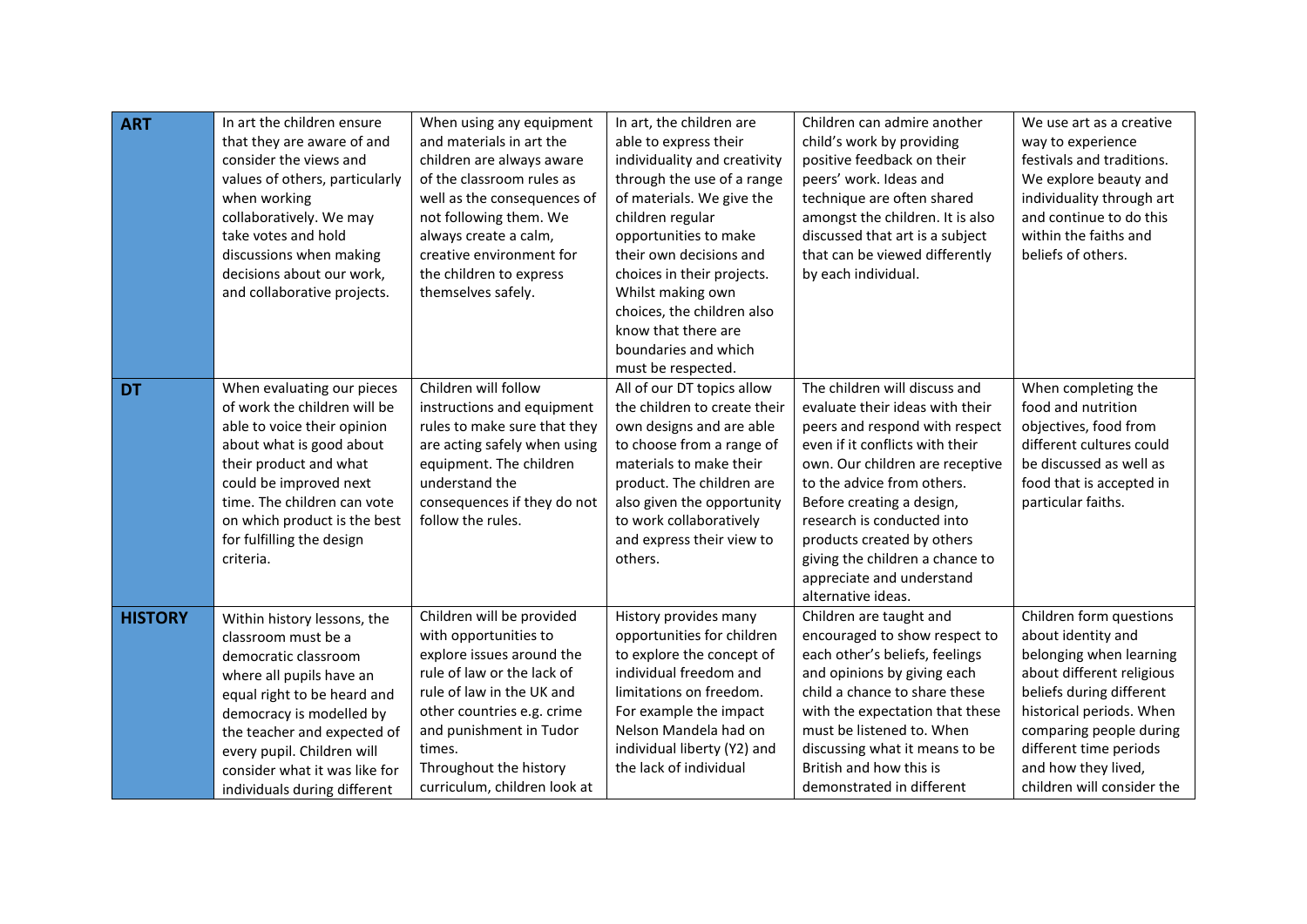|           | time periods and consider<br>themselves in the positions<br>of others and the concept of<br>fairness.<br>Pupils study periods of<br>history where democracy<br>has been tested and look at<br>the impact and result of<br>these times. Examples of<br>this include WWI & WWII.                                      | the role of parliament and<br>taught how the rule of the<br>law is fundamental to our<br>society and the effects if it<br>is ignored.<br>Children follow class rules<br>safely during tasks to<br>benefit everyone as well as<br>understanding the<br>consequences if rules are<br>not adhered to.                 | liberty in Germany during<br>WW2 (Y6).                                                                                                                                                                                                                                                                                      | historical time periods, children<br>can celebrate our heritage<br>whilst embracing the<br>similarities which bind us<br>together.<br>Children contribute to debates<br>where they learn to listen and<br>respect the views of others.                                                                                                                                                             | effects of religion on their<br>lives and the impact on<br>society.<br>We celebrate British<br>events and times of<br>siginificance in Britain<br>such as the Queen's<br>jubilee, Remembrance<br>Day, marriages/ births<br>within the Royal Family.<br>We strive to teach about<br>a range of historical<br>figures from a range of<br>backgrounds and<br>religions. |
|-----------|---------------------------------------------------------------------------------------------------------------------------------------------------------------------------------------------------------------------------------------------------------------------------------------------------------------------|--------------------------------------------------------------------------------------------------------------------------------------------------------------------------------------------------------------------------------------------------------------------------------------------------------------------|-----------------------------------------------------------------------------------------------------------------------------------------------------------------------------------------------------------------------------------------------------------------------------------------------------------------------------|----------------------------------------------------------------------------------------------------------------------------------------------------------------------------------------------------------------------------------------------------------------------------------------------------------------------------------------------------------------------------------------------------|----------------------------------------------------------------------------------------------------------------------------------------------------------------------------------------------------------------------------------------------------------------------------------------------------------------------------------------------------------------------|
| Geography | Geography provides many<br>opportunities to explore<br>and discuss views and<br>thoughts. We have respect<br>for our fellow pupils and<br>encourage everyone to have<br>the confidence to express<br>their ideas and opinions<br>regarding geographical<br>issues such as pollution,<br>environmental issues, water | In Geography, pupils<br>examine different codes for<br>living and consider the<br>value of the rule of law<br>where all people are equal<br>before the law. Children are<br>given the opportunities to<br>explore and evaluate the<br>outcomes of meetings such<br>as those surrounding<br>climate change. We also | Children explore their own<br>individual liberty in terms<br>of exploring their own<br>career paths within<br>Geography, having the<br>freedom to pursue any<br>further interests they may<br>have. When comparing<br>and contrasting locations<br>children explore the<br>people living in these<br>environments and their | Mutual respect is taught and<br>given when children are<br>expressing their opinions and<br>beliefs about different<br>geographical parts of the world<br>and societies in them. Children<br>are taught and encouraged to<br>show respect to each other's<br>beliefs, feelings and opinions<br>and share these on with the<br>expectation that these must be<br>listened to. Children will discuss | questions regarding how<br>different cultures live and<br>work throughout the<br>world. Children have the<br>opportunity to explore<br>how areas have changed<br>and how the diverse<br>needs in society has<br>changed them. The<br>geography curriculum at                                                                                                         |
|           | and globalisation.                                                                                                                                                                                                                                                                                                  | investigate how laws at a<br>local and global scale can<br>influence both the physical<br>and human layout of the<br>landscape and contribute<br>towards population decline<br>and growth in certain areas.                                                                                                        | own individual liberties.                                                                                                                                                                                                                                                                                                   | what it means to be British and<br>learn how to question and<br>challenge stereotypes,<br>respecting others opinions.                                                                                                                                                                                                                                                                              | Thornhill also helps to<br>demonstrate the diversity<br>of people's backgrounds<br>helping children to have<br>further tolerance of<br>different faiths and<br>beliefs.                                                                                                                                                                                              |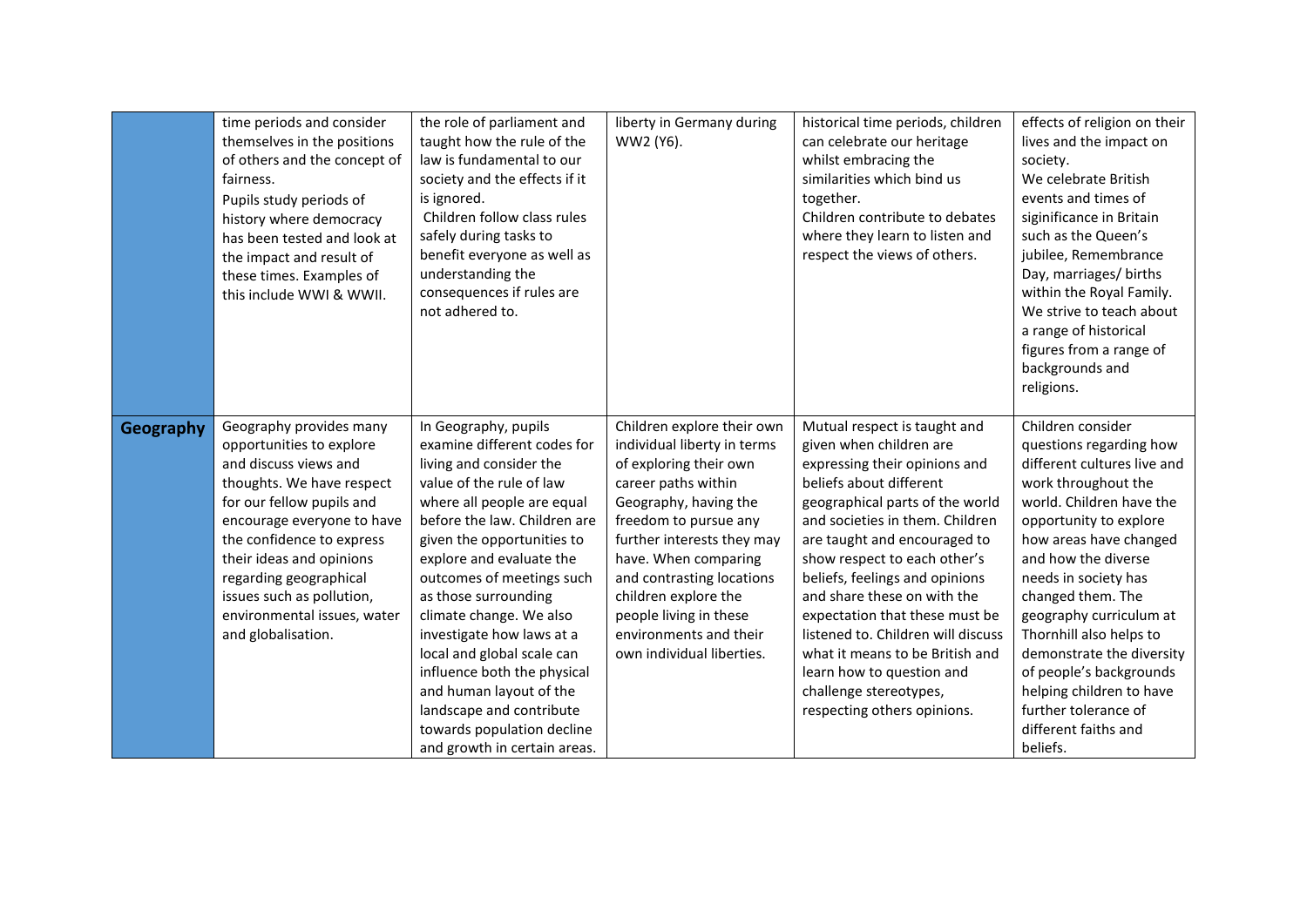| <b>Music</b> | Music lessons provide an<br>opportunity for pupils to<br>freely express themselves,<br>forming their own opinions<br>about the music they listen<br>to, and also in performance<br>and composition tasks.<br>Pupils may express their<br>opinions and these are<br>respected by others.<br>They are involved in the<br>process of choosing/voting<br>for which songs/pieces they<br>perform in class assemblies<br>and concerts, or what music<br>they listen to. | Teachers have high<br>expectations of behaviour<br>and will use positive<br>affirmation and rewards to<br>facilitate this approach to<br>studying Music.<br>Pupils are taught how to be<br>an appreciative and<br>supportive audience who<br>listen attentively and<br>appraise whilst others<br>perform. | Our students are taught<br>self-discipline. They are<br>encouraged to work hard<br>in order to be successful,<br>showing persistence and<br>believing that they can<br>achieve anything if they<br>set their minds to it.<br>Pupils are able to freely<br>express themselves<br>through various<br>composition and<br>performance assignments. | Pupils take ownership for their<br>behaviour and are encouraged<br>to make sensible choices in<br>lessons.<br>They actively participate in<br>decision-making concerning<br>how an activity and the working<br>environment may best be made<br>safe.<br>Pupils are encouraged to<br>respect the individual abilities<br>and performances of others<br>during lessons and to give<br>feedback in a positive manner.<br>Children gradually develop<br>respect and a greater<br>understanding of their<br>differences. | Pupils listen to and learn<br>about the music of<br>various other cultures<br>and faiths and how music<br>is used in them.<br>Children compare music<br>from a variety of times<br>and cultures, observing<br>the similarities and<br>differences.<br>They consider and honour<br>the differences between<br>themselves and others,<br>showing understanding<br>and respect for other<br>cultures and beliefs.<br>Our Music lessons and<br>Singing practice provide<br>opportunities for children<br>to demonstrate how<br>people can be brought<br>together by music. |
|--------------|-------------------------------------------------------------------------------------------------------------------------------------------------------------------------------------------------------------------------------------------------------------------------------------------------------------------------------------------------------------------------------------------------------------------------------------------------------------------|-----------------------------------------------------------------------------------------------------------------------------------------------------------------------------------------------------------------------------------------------------------------------------------------------------------|------------------------------------------------------------------------------------------------------------------------------------------------------------------------------------------------------------------------------------------------------------------------------------------------------------------------------------------------|---------------------------------------------------------------------------------------------------------------------------------------------------------------------------------------------------------------------------------------------------------------------------------------------------------------------------------------------------------------------------------------------------------------------------------------------------------------------------------------------------------------------|------------------------------------------------------------------------------------------------------------------------------------------------------------------------------------------------------------------------------------------------------------------------------------------------------------------------------------------------------------------------------------------------------------------------------------------------------------------------------------------------------------------------------------------------------------------------|
| <b>RE</b>    | The R.E. classroom must be<br>a democratic classroom<br>where all pupils have an<br>equal right to be heard and<br>democracy is modelled by<br>the teacher and expected of<br>every pupil.                                                                                                                                                                                                                                                                        | In R.E., pupils examine<br>different codes for living<br>and consider the value of<br>the rule of law where all<br>people are equal before the<br>law.                                                                                                                                                    | Children will learn that<br>Religion is a good case<br>study of the balance<br>between individual liberty<br>and the greater good.<br>It is the right of the parent<br>to withdraw their child<br>from R.E.                                                                                                                                    | Children learn about the main<br>religions and are taught respect<br>and understanding for the<br>cultures, beliefs, opinions and<br>traditions of others. Mutual<br>respect is taught and given<br>when children are expressing<br>their opinions and beliefs.<br>Children are taught and<br>encouraged to show respect to<br>each other's beliefs, feelings<br>and opinions and an                                                                                                                                | Children consider<br>questions about identity<br>and belonging. Children<br>learn about the main<br>religions and are taught<br>respect and<br>understanding for the<br>cultures, beliefs, opinions<br>and traditions or others.<br>Class and whole school<br>assemblies also help to<br>contribute to the<br>knowledge of special                                                                                                                                                                                                                                     |